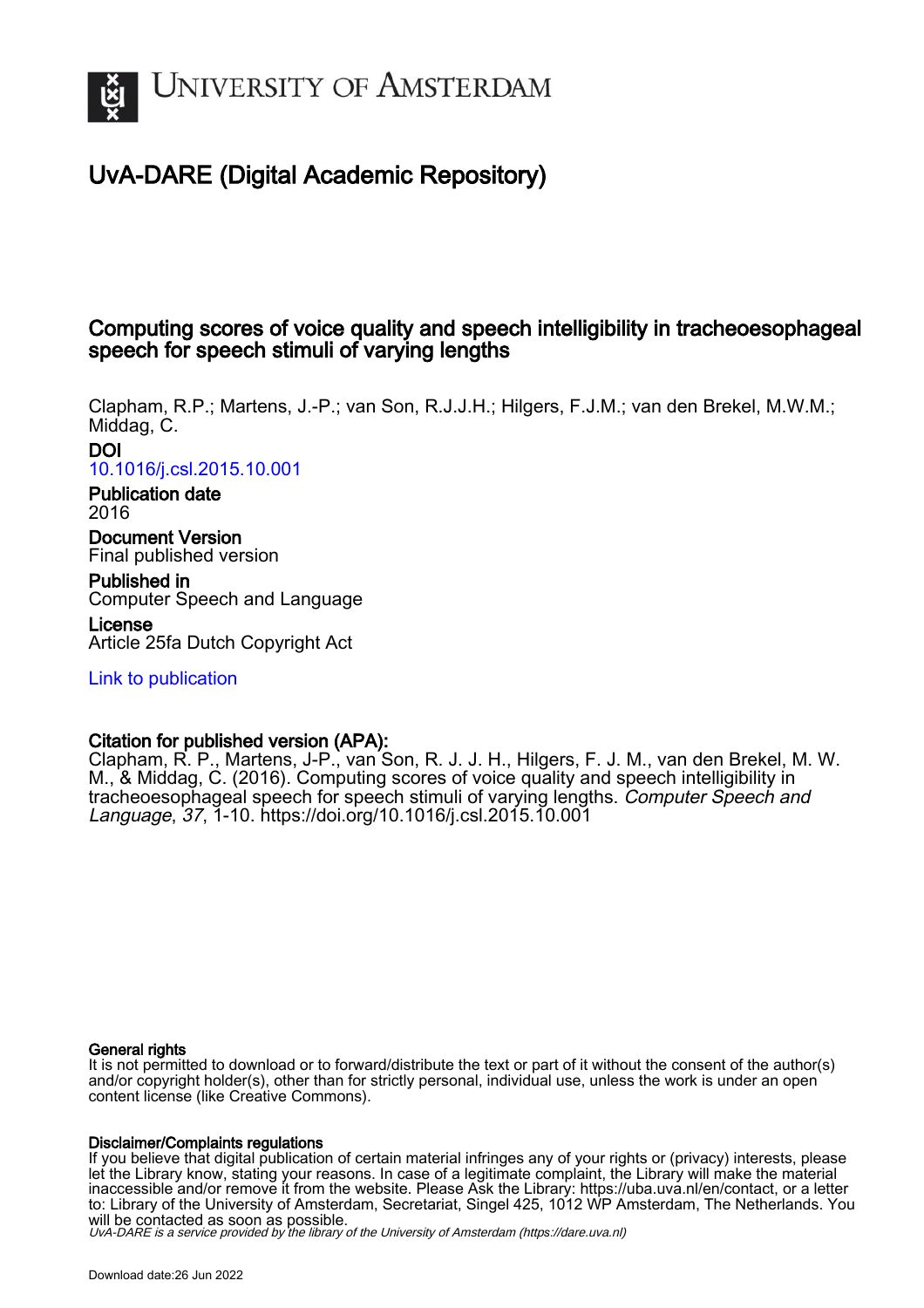



Available online at [www.sciencedirect.com](http://www.sciencedirect.com/science/journal/08852308)

[Computer](dx.doi.org/10.1016/j.csl.2015.10.001) Speech and Language 37 (2016) 1–10



**SPEECH AND ANGUAGE** 

www.elsevier.com/locate/csl

**COMPUTER** 

# Computing scores of voice quality and speech intelligibility in tracheoesophageal speech for speech stimuli of varying lengths $\dot{\tilde{}}$

Renee P. Clapham<sup>a,b,\*</sup>, Jean-Pierre Martens<sup>c</sup>, Rob J.J.H. van Son<sup>b,a</sup>, Frans J.M. Hilgers  $b,a$ , Michiel M.W. van den Brekel  $b,a$ , Catherine Middag  $c$ 

<sup>a</sup> Amsterdam Center for Language and Communication, University of Amsterdam, Spuistraat 210, 1012 VT Amsterdam, The Netherlands <sup>b</sup> *Netherlands Cancer Institute, Plesmanlaan 121, 1066 CX Amsterdam, The Netherlands*

<sup>c</sup> *Multimedia Lab ELIS, University of Gent, Sint-Pietersnieuwstraat 41, 9000 Ghent, Belgium*

Received 22 April 2015; received in revised form 19 August 2015; accepted 11 October 2015 Available online 10 November 2015

#### **Abstract**

In this paper, automatic assessment models are developed for two perceptual variables: speech intelligibility and voice quality. The models are developed and tested on a corpus of Dutch tracheoesophageal (TE) speakers. In this corpus, each speaker read a text passage of approximately 300 syllables and two speech therapists provided consensus scores for the two perceptual variables. Model accuracy and stability are investigated as a function of the amount of speech that is made available for speaker assessment (clinical setting). Five sets of automatically generated acoustic-phonetic speaker features are employed as model inputs. In Part I, models taking complete feature sets as inputs are compared to models taking only the features which are expected to have sufficient support in the speech available for assessment. In Part II, the impact of phonetic content and stimulus length on the computergenerated scores is investigated. Our general finding is that a text encompassing circa 100 syllables is long enough to achieve close to asymptotic accuracy.

© 2015 Elsevier Ltd. All rights reserved.

*Keywords:* Laryngectomy; Tracheoesophageal speech; Automatic speech recognition; Speech intelligibility; Voice quality; AMPEX

#### **1. Introduction**

The ability to generate automatically computed scores for perceptual variables such as speech intelligibility and voice quality is a relatively recent development in the area of automatic speech and voice evaluation. An advantage of computer-generated scores is that they are not susceptible to extraneous factors, such as listener familiarity with the speaker and differences in listener internal anchors. In the clinical setting, computer-generated scores can be a valuable adjunct to subjective methods of assessment, especially if the evaluation is part of a therapy outcome measurement.

[http://dx.doi.org/10.1016/j.csl.2015.10.001](dx.doi.org/10.1016/j.csl.2015.10.001) 0885-2308/© 2015 Elsevier Ltd. All rights reserved.

A, This paper has been recommended for acceptance by Tatsuya Kawahara.

<sup>∗</sup> Corresponding author at: Amsterdam Center for Language and Communication, University of Amsterdam, Spuistraat 210, 1012 VT Amsterdam, The Netherlands. Tel.: +31 0205253805.

*E-mail addresses:* [r.p.clapham@uva.nl](mailto:r.p.clapham@uva.nl) (R.P. Clapham), [martens@elis.ugent.be](mailto:martens@elis.ugent.be) (J.-P. Martens), [r.v.son@nki.nl](mailto:r.v.son@nki.nl) (R.J.J.H. van Son), [f.hilgers@nki.nl](mailto:f.hilgers@nki.nl) (F.J.M. Hilgers), [M.W.M.vandenBrekel@uva.nl](mailto:M.W.M.vandenBrekel@uva.nl) (M.M.W. van den Brekel), [Catherine.Middag@UGent.be](mailto:Catherine.Middag@UGent.be) (C. Middag).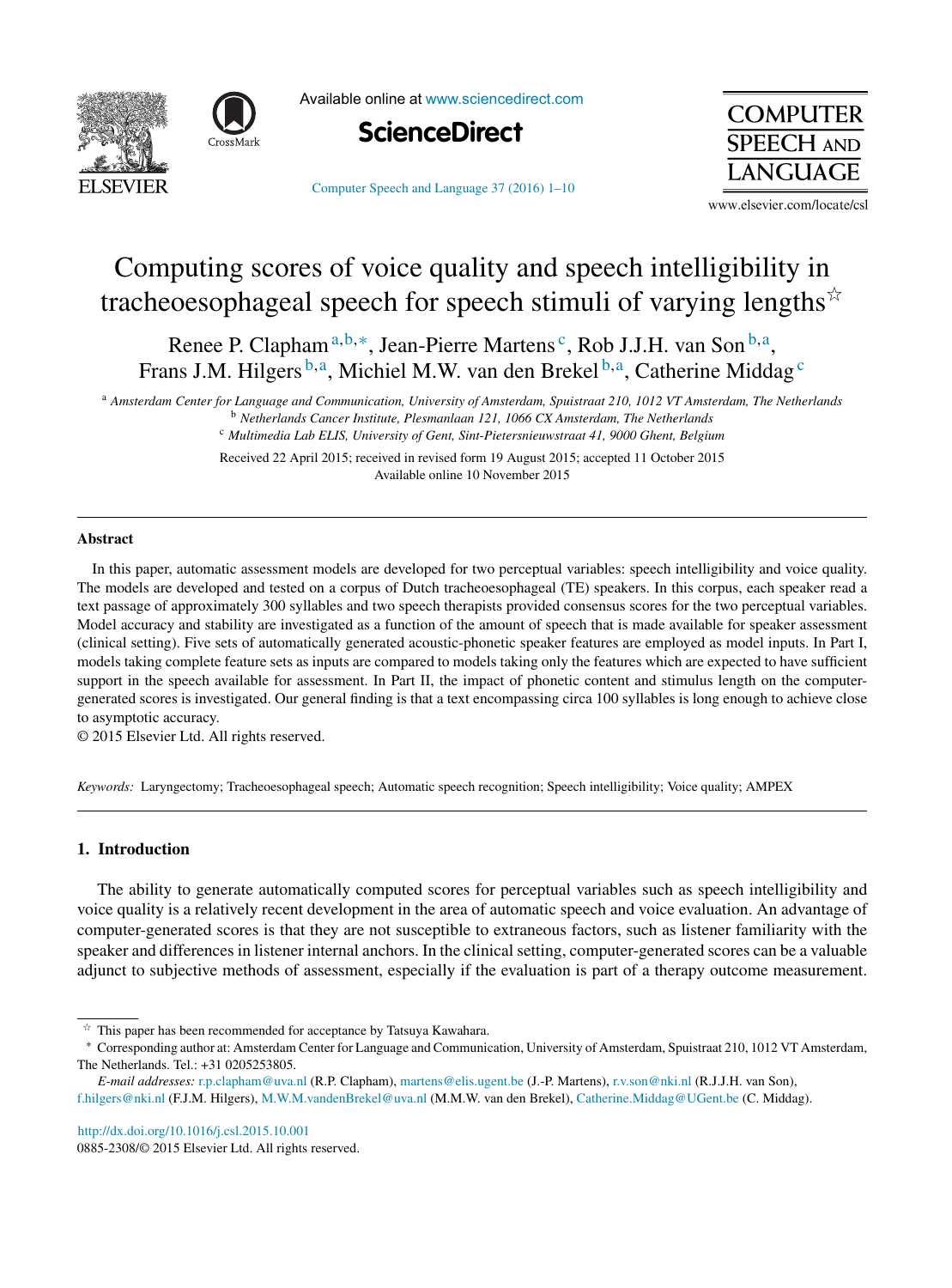<span id="page-2-0"></span>In fact, prior knowledge of whether a recording is pre-therapy or post-therapy does not influence computed scores as it does with listeners ([Ghio](#page-10-0) et [al.,](#page-10-0) [2013\)](#page-10-0) and there is no inter-rater variation for computed scores as there is when perceptual scores are provided by different clinicians.

Computer-generated scores of perceptual variables have predominately been limited to research studies with a focus on developing assessment models, but the methodology is slowly making its way to evaluation studies as a dependent variable [\(Mayr](#page-10-0) et [al.,](#page-10-0) [2010;](#page-10-0) [Stelzle](#page-10-0) et [al.,](#page-10-0) [2011;](#page-10-0) [Windrich](#page-10-0) et [al.,](#page-10-0) [2008\).](#page-10-0) In most cases, researchers have used speech recordings from existing databases that encompass readings of phonetically balanced texts (e.g. German *Der Nordwind und die Sonne* used in [Mayr](#page-10-0) et [al.,](#page-10-0) [2010](#page-10-0) and [Windrich](#page-10-0) et [al.,](#page-10-0) [2008\).](#page-10-0) In perceptual evaluation of speech intelligibility, some assessments have been developed so that the phonetic material reflects the phoneme frequencies one would expect to measure in long texts from the target language (see review article by [Miller,](#page-10-0) [2013\).](#page-10-0) To our knowledge, the effects of speech stimulus length and phonetic composition on the computed scores has not yet been investigated. There is, however, evidence that improved automatic binary classification (healthy control speakers vs speakers with dysarthria) benefits from more speech material ([Bocklet](#page-10-0) et [al.,](#page-10-0) [2013\).](#page-10-0)

The stimulus length varies between research institutes and hospitals as a result of differences in protocol, speaker characteristics (e.g. patient is unable to read the entire text due to reading skills, fatigue or underlying pathology) or both protocol and speaker characteristics. The speech material used across studies within the same institute can also vary and developing distinct assessment models for the various speech materials available is not possible. This motivated us to investigate the impact of phonetic variety and stimulus length on the outputs of automatic assessment models.

The present paper extends our previous work on assessment models for speech and voice quality for speakers treated for head and neck cancer [\(Clapham](#page-10-0) et [al.,](#page-10-0) [2014;](#page-10-0) [Middag](#page-10-0) et [al.,](#page-10-0) [2014\).](#page-10-0) Where the focus of our previous work was on developing models that perform at a level comparable to that of a human listener when given a sufficiently large amount of speech, the focus of the present work is on developing models that also offer reliable and stable results in a clinical setting where considerably less speech material per subject is available. The main goals are thus (1) to establish strategies for creating more robust models and (2) to offer insight into the minimum amount of speech material needed to attain accurate and stable computer-generated scores with these robust models.

In Section 2 we present the audio stimuli and perceptual evaluation data and describe how the various assessment models were created. We also discuss the methodology used to investigate phonemic variation and model robustness (Part I) and the influence of stimulus length and phonetic composition (Part II). Results from the two experiments are separately listed in the Results section and are discussed as a whole in [Section](#page-8-0) [4.](#page-8-0)

#### **2. Method**

#### *2.1. Audio stimuli*

All audio recordings were collected at the Netherlands Cancer Institute (Amsterdam, the Netherlands) as part of previous research studies. As the recordings were gathered over a period of more than 10 years, the recording conditions are partly unknown and most likely differed across studies. Digital audio tape recordings were re-converted into digital form and all recordings were then standardized (sampling frequency of 44.1 kHz, 16-bit linear PCM).

There were recordings of 81 Dutch TE speakers (70 males, 11 females) and all speakers provided informed consent at the time of recording, allowing the recordingsto be used for research purposes. Although multiple recordings existed for many speakers, only one recording per speaker (the earliest one) is included in the present study.

Allspeakers used indwelling voice prostheses(Provox) and read a Dutch text (*80 dappere fietsers*) of neutral content, meaning that the text did not evoke any emotions. The text was divided into six sentences and the average sentence length is 25 words (*SD* = 12, range 13–47) or 47 syllables (*SD* = 23, range 28–88). The text is not phonetically balanced because the recordings stem from research studies which did not require such a balance.

Since we want to study the effects of stimulus length (in syllables), we decided to divide the text into text fragments of almost equal lengths. In a first step we subdivided the longest sentences into two parts by cutting them at a position where a prosodic boundary can be expected. This way we got nine text parts some of which were still too short. In a second step, we therefore merged two short parts into one text fragment. The end result was a set of six text fragments of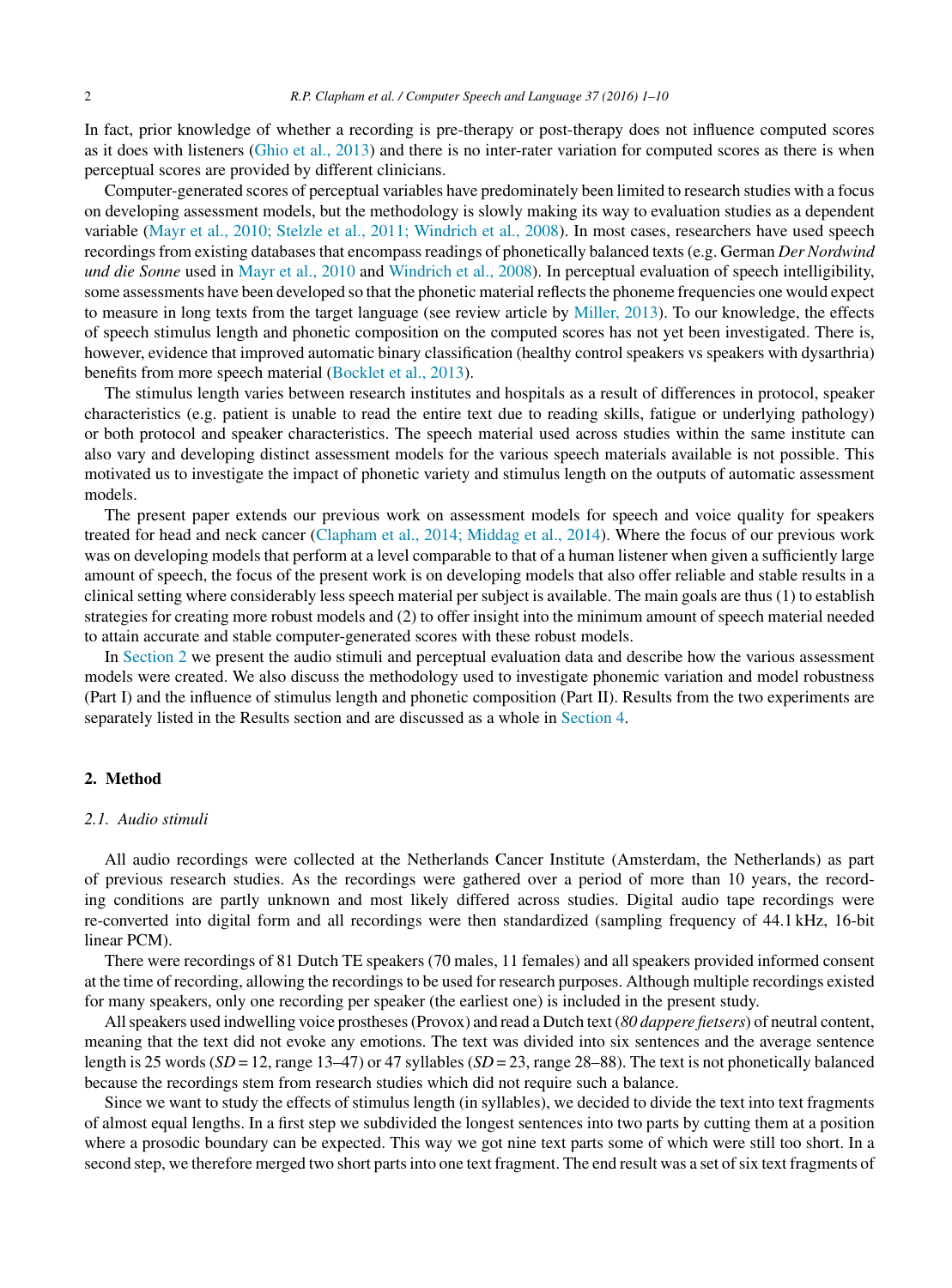<span id="page-3-0"></span>Table 1

Illustration of how the nine text parts were recombined into six text fragments of comparable lengths (upper part of table) and of how the six text fragments can be employed to create stimuli of varying lengths (lower part of table).

| Text                |                                                                     |                      |  |  |
|---------------------|---------------------------------------------------------------------|----------------------|--|--|
| Parts:              | P1 P2 P3 P4 P5 P6 P7 P8 P9                                          |                      |  |  |
| Fragments:          | F1 (P1); F2 (P2 + P3); F3 (P4 + P8); F4 (P5); F5 (P6); F6 (P7 + P9) |                      |  |  |
| Combining fragments |                                                                     |                      |  |  |
| $Combination(s)$ :  | Single fragment $(n=6)$                                             | $F1; F2; \ldots; F6$ |  |  |
|                     | 2 fragments $(n=15)$                                                | $F1F2; \ldots; F5F6$ |  |  |
|                     | 3 fragments $(n=20)$                                                | $F1F2F3; \ldots;$    |  |  |
|                     | 4 fragments $(n=15)$                                                | $F1F2F3F4$ ; ;       |  |  |
|                     | 5 fragments $(n=6)$                                                 | $F1F2F3F4F5$ ; ;     |  |  |

approximately 50 syllables each (mean 47, range 35–54). The upper part of Table 1 illustrates how these text fragments relate to the original sentences. Of the 40 Dutch phonemes, 27 appear in all six fragments.

#### *2.2. Perceptual evaluation*

#### *2.2.1. Stimuli*

For the auditory–perceptual experiment, we manually extracted the second sentence from the read passage (16 words and 31 syllables) of all speakers as experimental items. We extracted the fifth sentence of 12 randomly chosen speakers as practice items, intended to acquaint the listener with the experimental procedure.

#### *2.2.2. Experimental set-up*

Each experimental item was scored by two speech language pathologists, both with extensive clinical experience in the area of TE speech. They individually evaluated the overall voice quality (with descriptors 'least similar to normal' and 'most similar to normal') and speech intelligibility (descriptors 'poor' and 'good') on a computerised version of a visual analogue scale in an online self-paced listening experiment. No tick marks were observable during the individual evaluation; the rater moved the cursor along the scale and the final cursor location was saved as a value from 0 to 1000. The latter led to a quantization step that is much smaller than the distinction a listener can make in a statistically confident way, and thus, small enough to justify an interpretation of the discrete value as a continuous score. No speaker information (i.e. gender, age, prosthesis type) was available to the raters.

Scores that differed by more than 125 points between raters were discussed and re-evaluated in a consensus round. In cases where individual scores were within 125 points (corresponds to scores being the same if the scale was converted into a 4-point ordinal scale) the mean score was considered as the consensus score. To aid scoring in the consensus round, major (10% of scale distance) and minor (5% scale distance) tick marks were shown on the scale together with the two individual scores.

#### *2.2.3. Rater agreement and reliability*

Before the consensus round, 32 (38%) of the voice quality scores and 46 (54%) of the speech intelligibility scores were within 125 points of each other. The strength of the correlation between the rater's individual evaluations was significant but low for voice quality (Pearson's correlation coefficient, PCC= .47, *p* < .001) and adequate for speech intelligibility (PCC = .62,  $p < .001$ ). The intra-class correlation coefficient (for a two-way consistency model) for the variables was fair for voice quality (ICC = .42,  $p < .001$ ) and good for speech intelligibility (ICC = .62,  $p < .001$ ) [\(Cicchetti,](#page-10-0) [1994\).](#page-10-0)

#### *2.3. Automatic evaluation tools*

Automatic evaluation involves three stages of processing: (1) an acoustic front-end analysis describing the energy and shape of the spectrum of Hamming windowed segments of 25 ms shifted over 10 ms time steps, (2) an analysis of the acoustic information generating global acoustic–phonetic features that characterize the speaker (termed 'speaker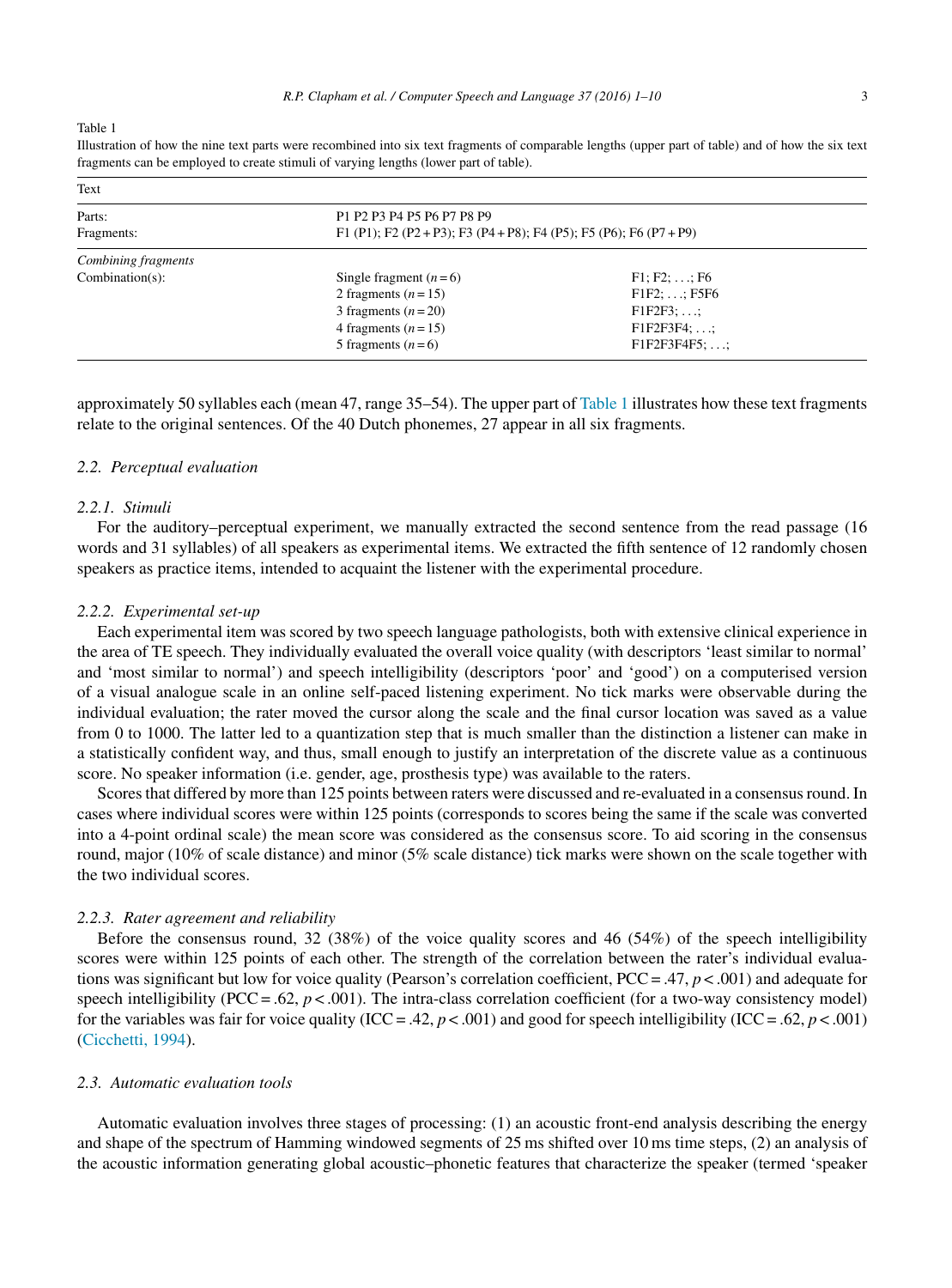features') and (3) a prediction of the perceptual variable by means of a regression model. As in our previous work ([Middag](#page-10-0) et [al.,](#page-10-0) [2014\),](#page-10-0) we employ an ensemble linear regression model per perceptual variable. Such a model computes the mean of 50 scores generated by 50 small linear regression models. Each small linear model computes the weighted sum of a couple of selected input features and a bias. The features to select and the weights to use are learned on a small randomly selected subset of the training samples. Since an exhaustive search for the best feature subset is computationally prohibitive, the selection strategy works as follows: (a) retain the feature triplets offering the highest model accuracies by means of an exhausive search, (b) extend each retained feature set by adding the feature inducing the largest gain in acccuracy and (c) repeat this until the accuracy of the best feature set saturates or starts to degrade. The model accuracies follow from cross-validation tests on the training subsets.

In the present study, the model inputs are speaker features and these features are organized into five feature sets. We now briefly introduce these feature sets and refer to our previous publications for more details.

#### *2.3.1. Phonological and phonemic features*

To derive these features, an automatic speech recognizer matches the acoustic information with the phonetic transcription of the speech via a process of forced speech-to-text alignment. Two types of speaker features can be extracted: phonological features (PLFs) and phonemic features (PMFs). We employ 24 binary phonological properties reflecting manner of articulation (e.g. "burst"), place of articulation (e.g. "bilabial") and voicing (e.g. "voiced"). Each property is either present or absent in the signal, meaning that there are 48 PLFs available to characterize a Dutch speaker: 24 positive and 24 negative features. A high positive PLF indicates that a particular property was present in the intervals it should have been present. A low negative PLF indicates that a particular property was not present in the intervals where it was not supposed to be present.

The PMFs reflect how well phonemes such as /s/, /z/ or /A/ are realized by the speaker. From the likelihoods of the different phonemes in a particular frame one can estimate the posterior probabilities of these phonemes in that frame. The mean of the posterior probabilities of a particular phoneme in the frames aligned with that phoneme is a positive PMF corresponding to that phoneme. A particular PMF thus reflects how well the acoustic properties of a particular phoneme are found in the intervals where that phoneme was uttered. Dutch has 40 phonemes, and therefore, there are 40 PMFs available for characterizing a Dutch speaker.

#### *2.3.2. Alignment-free phonological and alignment-free phonemic features*

It is also possible to analyze speech without considering its phonetic transcription. Such an analysis does not involve any speech-to-text alignment and is, therefore, termed 'alignment free'. Alignment-free phonological features (ALF.PLFs) provide information about the phonological properties of the speech signal. As explained in [Middag](#page-10-0) et [al.](#page-10-0) [\(2010\),](#page-10-0) we use a slightly different phonological feature extractor with 25 instead of 24 phonological outputs in this stage. These phonological outputs are individually analyzed as a function of time (for details see [Middag](#page-10-0) et [al.,](#page-10-0) [2010\).](#page-10-0) Per property, this analysis yields 12 features such as "mean value", "mean value of the peaks" and "steepness of the peak onsets". This way, 300 ALF. PLFs  $(= 25 * 12)$  are created to characterize the speaker.

In a similar vein, one can also compute ALF.PMFs which provide information about the phonetic properties of the speech signal. Here, a distinction is made between 55 phones (the 40 traditional phonemes plus 6 closures, 6 bursts, 1 glottis and 2 silence symbols) and per phone, analyzing its posterior probability as a function of time now generates six statistical measurements, so that in total 330 ALF.PMFs (6 \* 55 = 330) are created to characterize the speaker.

#### *2.3.3. Pitch and voicing related features (AMPEX)*

The AMPEX feature extractor generates eight acoustic parameters by means of a built-in auditory model developed by [Van](#page-10-0) [Immerseel](#page-10-0) [and](#page-10-0) [Martens](#page-10-0) [\(1996\).](#page-10-0) It extracts both voicing-related features (e.g. proportion of voiced frames) and pitch-related features (e.g. jitter). The created features have already been proven successful for the assessment of pathological speech [\(Moerman](#page-10-0) et [al.,](#page-10-0) [2004,](#page-10-0) [2015;](#page-10-0) [Clapham](#page-10-0) et [al.,](#page-10-0) [2014\).](#page-10-0) The AMPEX feature extractor is freely available and can be downloaded from the website of the ELIS department at Ghent University.

#### *2.4. Part I: Phonemic variation and model robustness*

We compare performances of voice quality and speech intelligibility models that have access to an individual feature sets or combinations of feature sets.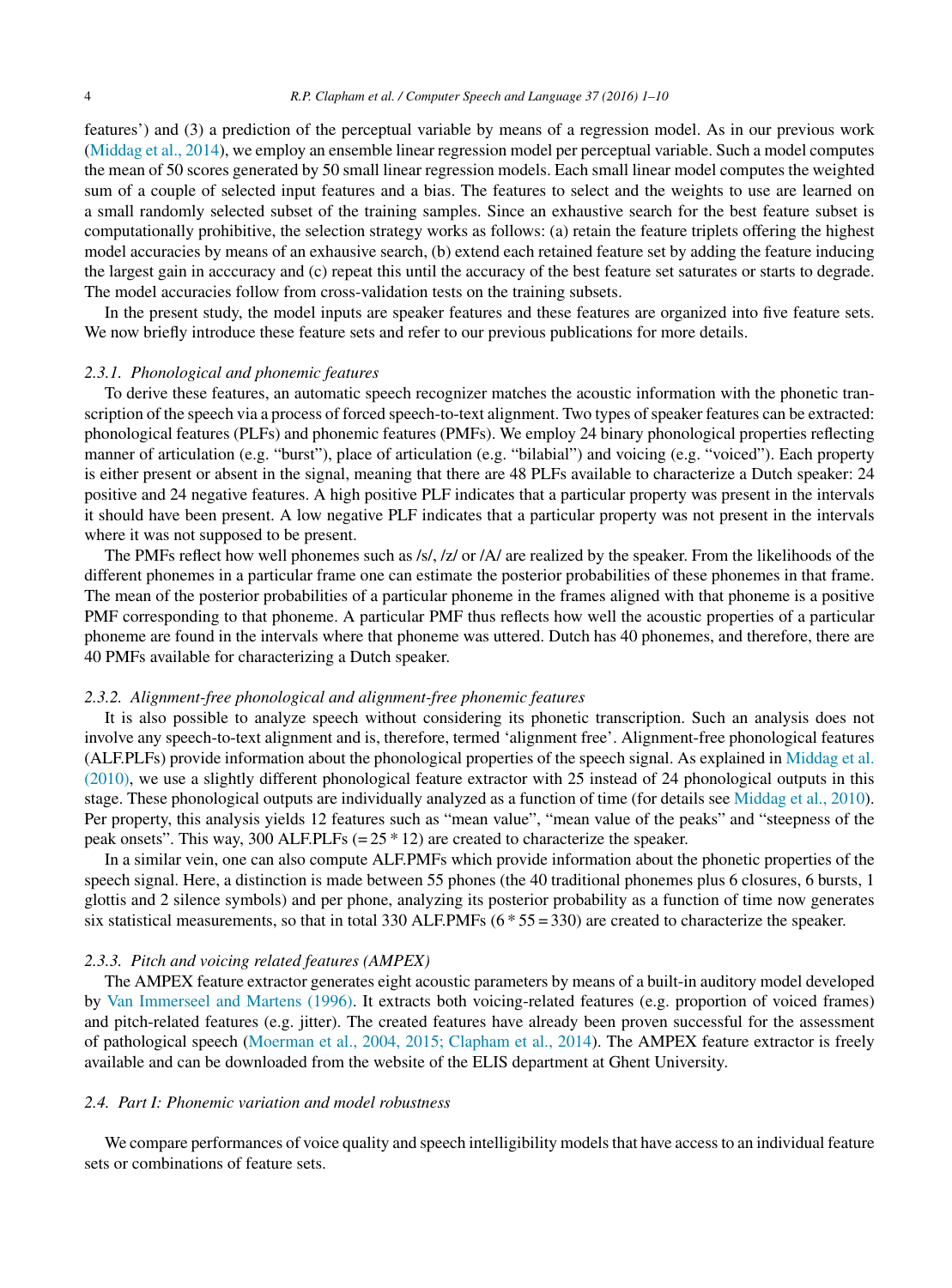#### *2.4.1. Speech material and sampling procedure*

The models are trained and validated using a 5-fold cross validation strategy. A difference with our previous studies [\(Clapham](#page-10-0) et [al.,](#page-10-0) [2014;](#page-10-0) [Middag](#page-10-0) et [al.,](#page-10-0) [2014\)](#page-10-0) is that we now set aside 1/5 of the stimuli (16 speakers) as test data to be used in Part II of our present study. The remaining stimuli (64 speakers) are divided into five folds: four of which are designated as training data and the remaining one as validation data.

#### *2.4.2. Model inputs*

We investigate the performances of full-set models that have access to one or more (up to three) complete speaker feature sets as model inputs and reduced-set models that have only access to preselected features from these feature sets.

As each phonetic feature corresponds to a particular sound (phone or phoneme) and each phonological feature to a set of sounds (both the positive and the negative feature of a sound set is supposed to correspond to the same sound set) it can be characterized by a frequency of occurrence of this sound (set). If a certain sound is not uttered in the analyzed text, the acoustic analysis cannot come up with values for the features corresponding to that sound. In the case of full-set models, we then replace such features by their mean value observed in a big sample of normal speech.

In the case of reduced-set models we only consider features whose expected frequency of occurrence in Dutch (as derived from the phoneme frequencies found in spoken Dutch as reported in [Luyckx](#page-10-0) et [al.](#page-10-0) [\(2007\)\)](#page-10-0) exceeds a threshold of 5%. This meant that (1) we retained only six PMFs (the average posterior probabilities of  $\left[$  \@/, /A/, /d/, /n/, /r/ and /t/) and the ALF.PMFs derived from these six PMFs (e.g. "percentage of frames in which /n/ is the phoneme with the highest posterior probability", "standard deviation of the posterior probability of  $/n''$ ), (2) we kept all PLFs except the ten (5 positive and 5 negative) corresponding to the properties 'approximant', 'lateral', 'labio-dental', 'glottal' and 'high' and (3) we expelled the ALF.PLFs that were derived from the phonological properties 'nasal vowel', 'labiodental', 'glottal' and 'palatal'. None of the AMPEX features were expelled as voicing and pitch features are always supported by a sufficient amount of speech.

#### *2.4.3. Performance measures*

The primary measure of model performance is the root mean squared error (RMSE). It is defined as the square root of the mean of the squared differences between the predicted (computed) scores and the consensus (perceptual) scores. The goal is to attain a low RMSE. The Pearson Correlation Coefficient (PCC) between the two scores is used as a secondary performance measure, and the goal is to achieve a high PCC.

The Wilcoxon Signed Ranks test is used to establish whether one model significantly outperforms a competitor model. Here it is used to investigate whether the baseline full-set model performance differs significantly from that of the best reduced-set model. A Bonferroni correction for multiple comparisons was used and a conservative *p*-value (*p* <.005) was deemed statistically significant.

#### *2.5. Part II: Influence of stimulus length and composition*

In order to understand why the model scores can be sensitive to the length and the composition of the test stimulus, we recall that many of the speaker features (e.g. components of PMF and PLF) are of the type "average posterior probability of a particular phonological class (either a phone such as /s/ or a phonological class such as 'plosive') in the speech intervals realizing a phone of that class". During model development, we usually employ as much speech material per speaker as possible and means measured on that material are thus bound to approximate the true means for that speaker. During test, however, we want to use short stimuli to reduce the measurement time. In that case, a mean over the test material can significantly deviate from the "true" mean. Moreover, since the relative frequencies of occurrence of the infrequent phonemes of the language strongly depend on the choice of the text, it follows that the number of intervals supporting a particular feature also strongly depends on the text.

In principle, the same reasoning also applies to the alignment-free features, that is, there are two phenomena that can affect the computer-generated scores: variations in the phonetic composition of the text and variations in the length of the text (in phonemes or syllables). If we only consider randomly chosen text fragments, the effects of both phenomena will be strongly correlated as they both give rise to an effect that is expected to be inversely proportional to the square root of the text length. The two experiments we conceived attempt to isolate the two phenomena as much as possible.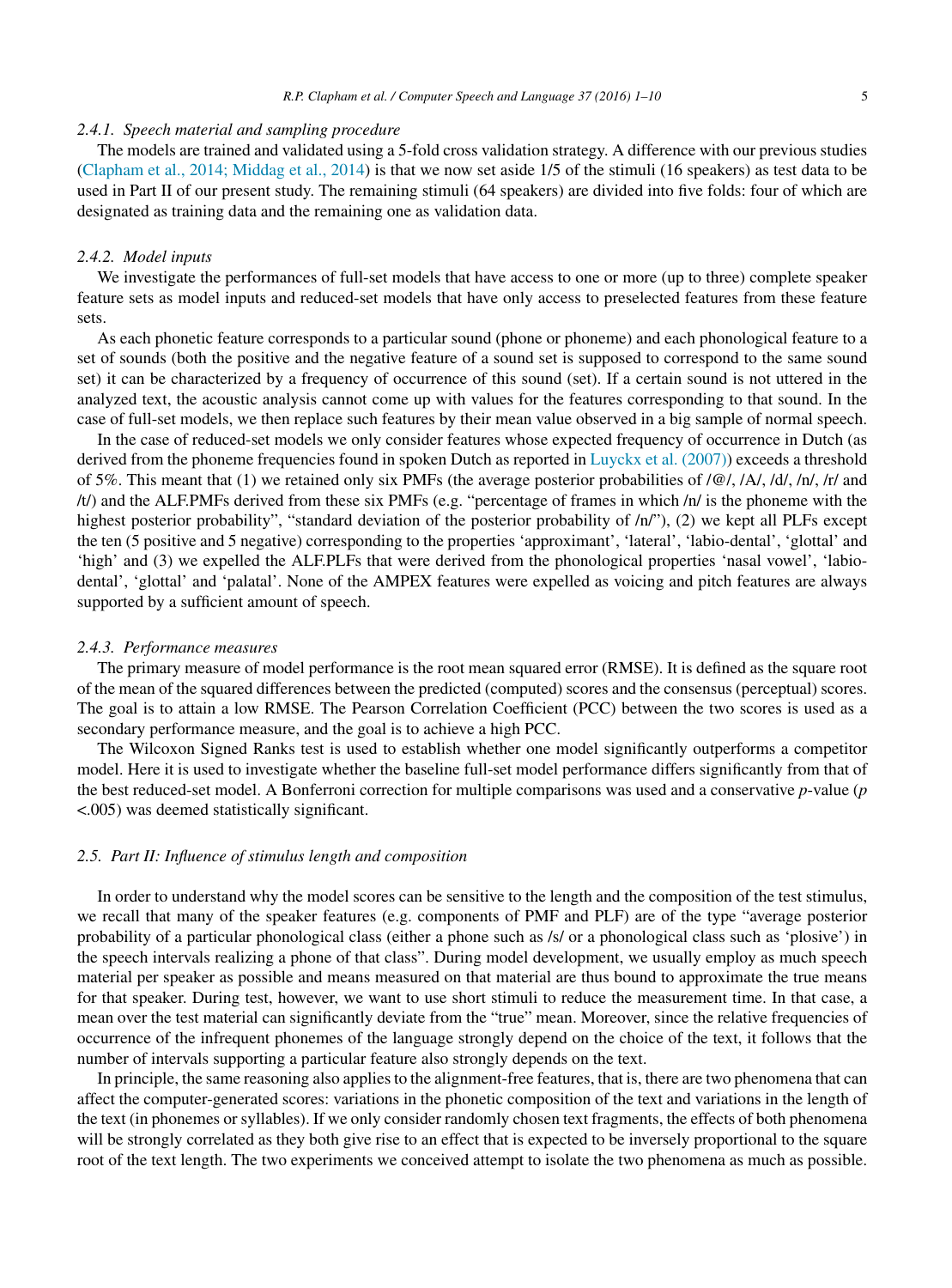<span id="page-6-0"></span>Table 2

| Feature sets              | Full set    |      | Reduced set |            |
|---------------------------|-------------|------|-------------|------------|
|                           | <b>RMSE</b> | PCC  | <b>RMSE</b> | <b>PCC</b> |
| <b>PMF</b>                | 122.7       | 0.66 | 126.3       | 0.61       |
| <b>PMF + AMPEX</b>        | 122.2       | 0.66 | 123.5       | 0.64       |
| $PI.F + PMF$              | 125.2       | 0.64 | 130.0       | 0.58       |
| $PMF + ALF. PLF$          | 127.6       | 0.63 | 124.8       | 0.64       |
| $PMF + ALFPMF$            | 129.1       | 0.58 | 130.8       | 0.58       |
| $PI.F + ALEPI.F$          | 138.9**     | 0.53 | $137.3**$   | 0.54       |
| $PMF + AMPEX + ALFPLF$    | 122.2       | 0.66 | 124.1       | 0.65       |
| $PMF + AMPEX + PLF$       | 124.5       | 0.64 | 128.9       | 0.59       |
| $PMF + AMPEX + ALF.PMF$   | 127.3       | 0.63 | 129.9       | 0.58       |
| $PI.F + AI.FPI.F + AMPEX$ | 138.9**     | 0.53 | $136.8**$   | 0.54       |

Performances (PCC reported to two decimal places and RMSE reported to one decimal place) of the best 10 full-set models and the corresponding reduced-set models for voice quality. Also indicated is whether a result is is statistically worse (\*\* *p* < 0.005) than the best result in the column.

#### *2.5.1. Models and speech material*

We predict consensus scores of voice quality and speech intelligibility with the best-performing models identified in Part I. These models were developed using the readings of complete paragraphs, but are here used to compute scores from speech samples of different lengths.

The test material in this Part is the material that was set aside in Part I. As stated in [Section](#page-2-0) [2.1,](#page-2-0) the paragraph was divided into six text fragments (F1–F6) of approximately 50 syllables each. Per speaker, we compute scores for all possible stimuli we can construct by combining one up to five text fragments: 6, 15, 20, 15 and 6 stimuli containing 1, 2, 3, 4, and 5 text fragments respectively. The number of fragments in a stimulus is referred to as the stimulus length (in text fragments). [Table](#page-3-0) 1 lists the individual fragments and examples of fragmet combinations of different lengths.

#### *2.5.2. Score processing*

Per speaker and per stimulus length, we measure the standard deviation (*SD*) of the scores of all stimuli of that length. The SDs reveal the effect of the phonetic composition on the computed scores for a stimulus of that length. Obviously, we would not have been able to estimate the SD for a stimulus length of six as there is only one stimulus consisting of all six text fragments. This explains why this stimulus length was not included in the experiment. It is important to note here that stimuli of length 2 or larger are not independent of each other as they always share at least one text fragment with another stimulus. However, in spite of this, the measured SDs are bound to provide useful information on the effect of phonetic composition as a function of stimulus length.

In order to assess the effect of the length under the assumption that phonetic variation could be eliminated per length (e.g., by carefully choosing texts for which the phoneme frequencies are identical), we consider the mean of the scores of all stimuli of a particular length provided by a particular speaker as the computer generated speaker score. Using these scores we then compute the RMSE and PCC for that length.

#### **3. Results**

#### *3.1. Part I: Phonemic variation and model robustness*

#### *3.1.1. Voice quality*

Table 2 lists the performances of the 10 best full-set models and the corresponding reduced-set models when applied to full paragraphs. The full-set models  $PMF + AMPEX$  ( $RMSE = 122.2$ ) and  $PMF + AMPEX + ALF.PLF$ (RMSE = 122.2) attain the highest accuracy, but the differences across models are small: only 2 of the 10 models of the same type (full-set/reduced-set) perform significantly worse (Wilcoxon,  $p < .005$ ) than the best model of that type. There are no statistically significant differences between the full-set and the reduced-set models of a particular combination of feature sets.

Observe that a combination of three feature sets (e.g. PMF + AMPEX + PLF) does not necessarily lead to a better model than a combination of only two of these feature sets (e.g. PMF + AMPEX), despite the fact that the model found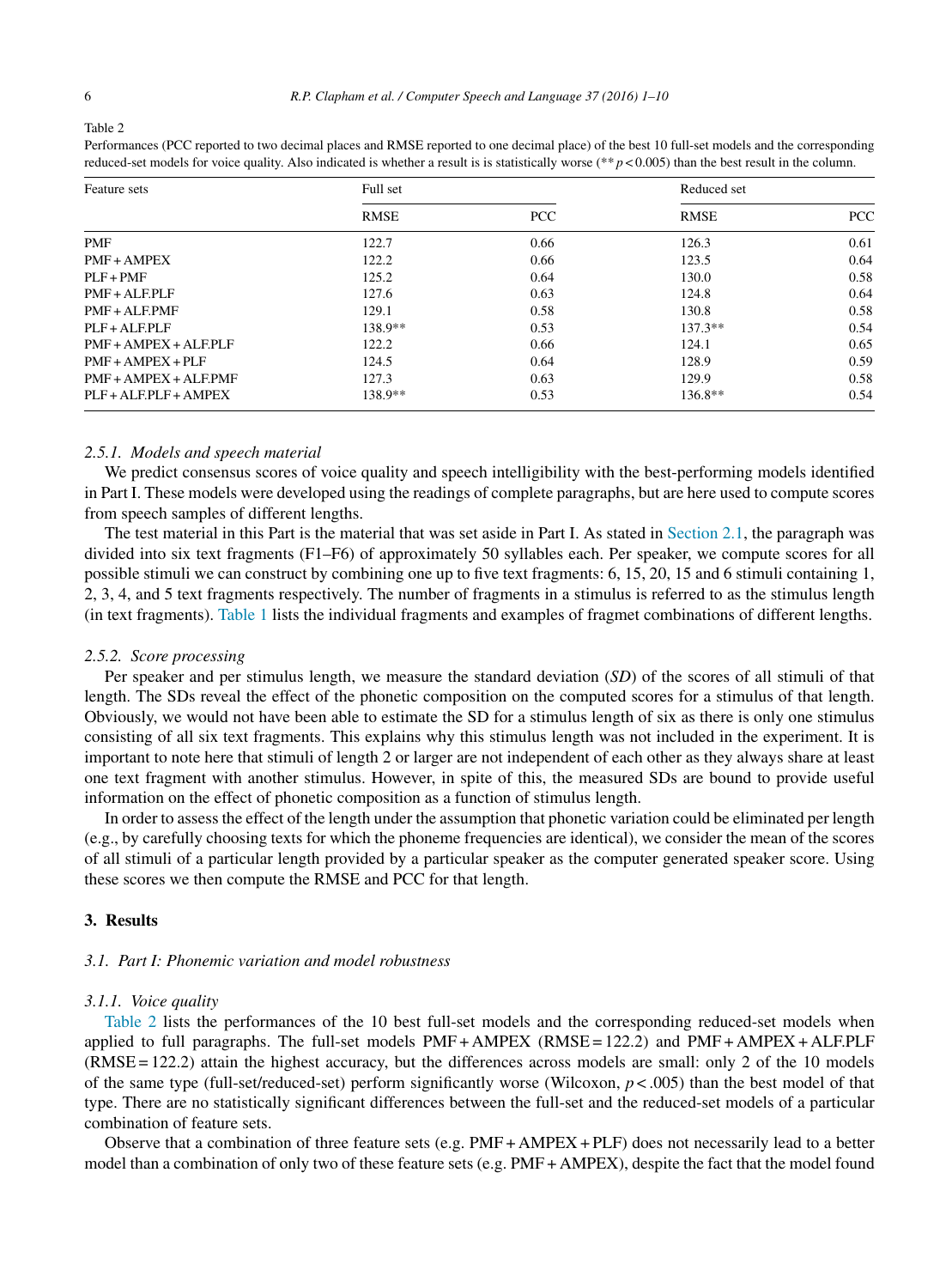<span id="page-7-0"></span>Table 3

Performances (PCC reported to two decimal places and RMSE reported to one decimal place) of the best 10 full-set models and the corresponding reduced-set models for speech intelligibility. Also indicated is whether a result is statistically worse (\*\**p* < 0.005) than the best result in the column.

| Model features          | Full set    |            | Reduced set |      |
|-------------------------|-------------|------------|-------------|------|
|                         | <b>RMSE</b> | <b>PCC</b> | <b>RMSE</b> | PCC  |
| <b>PMF</b>              | 98.3        | 0.67       | 98.6        | 0.66 |
| $PI.F + PMF$            | 97.8        | 0.67       | 100.9       | 0.64 |
| $PMF + AMPEX$           | 98.8        | 0.67       | 100.0       | 0.67 |
| $PMF + ALF.$ PL $F$     | 100.9       | 0.66       | 114.4       | 0.62 |
| $PMF + ALF.PMF$         | 101.3       | 0.65       | 102.4       | 0.63 |
| $PI.F + AMPEX$          | $117.3**$   | 0.44       | $116.1**$   | 0.45 |
| $PI.F + AI.F.PMF$       | $117.3**$   | 0.45       | $123.6**$   | 0.40 |
| $PMF + AMPEX + PLF$     | 97.4        | 0.67       | 100.2       | 0.65 |
| $PMF + AMPEX + ALF.$    | 98.8        | 0.67       | 110.7       | 0.63 |
| $PMF + AMPEX + ALF.PMF$ | 100.8       | 0.66       | 102.5       | 0.63 |

Table 4

Mean SD and SD-range per perceptual variable of the speaker scores per combination of text fragments.

| Fragment combination | n  | Voice quality |            |      | Speech intelligibility |  |
|----------------------|----|---------------|------------|------|------------------------|--|
|                      |    | Mean          | Range      | Mean | Range                  |  |
| Single fragment      | n  | 62            | $16 - 176$ | 56   | $18 - 145$             |  |
| 2 fragments          | 15 | 39            | $10 - 182$ | 37   | $14 - 104$             |  |
| 3 fragments          | 20 | 30            | $7 - 225$  | 27   | $9 - 90$               |  |
| 4 fragments          | 15 | 23            | $5 - 261$  | 20   | $8 - 73$               |  |
| 5 fragments          |    | 15            | $2 - 198$  | 12   | $3 - 41$               |  |

in the latter case is an example of an eligible model that could have been found in the first case. This observation reveals the sub-optimality of the feature selection process incorporated in the regression model training. The degree of sub-optimality is expected to increase with the number of features.

#### *3.1.2. Speech intelligibility*

For speech intelligibility, the full-set  $PMF + AMPEX + PLF$  model is the strongest performing model (RMSE = 97.4) but the strongest performing reduced-set PMF model (RMSE = 98.6) is not far behind (see Table 3). Nevertheless, since the PMF + AMPEX model comes very close to the best model in the two conditions and since it was also the chosen model for voice quality, we will consider PMF + AMPEX as the baseline feature set combination in Part II. As seen for voice quality, only 2 of the 10 competitors of the same type perform statistically worse than the baseline and there are no statistically significant differences between the reduced-set and the full-set models for a given feature set combination.

#### *3.2. Part II: Effects of stimulus composition and length*

#### *3.2.1. Influence of phonetic composition*

To investigate the influence of phonetic composition on the computed scores, we considered the reduced-set PMF + AMPEX model. Per perceptual variable, per speaker and per stimulus length, we record the SD of the scores across stimuli. The statistics of these SDs across speakers are listed in Table 4. The mean SD clearly decreases with an increasing stimulus length, but the SD-range only seems to decrease for speech intelligibility and not for voice quality.

#### *3.2.2. Influence of stimulus length*

To isolate the influence of stimulus length on the reliability of the speaker features, we consider, per variable, speaker and stimulus length, the mean score found across stimuli. [Fig.](#page-8-0) 1 shows the RMSE and PCC obtained by comparing these means to the consensus scores. For both perceptual variables, the accuracy improves (RMSE decreases and PCC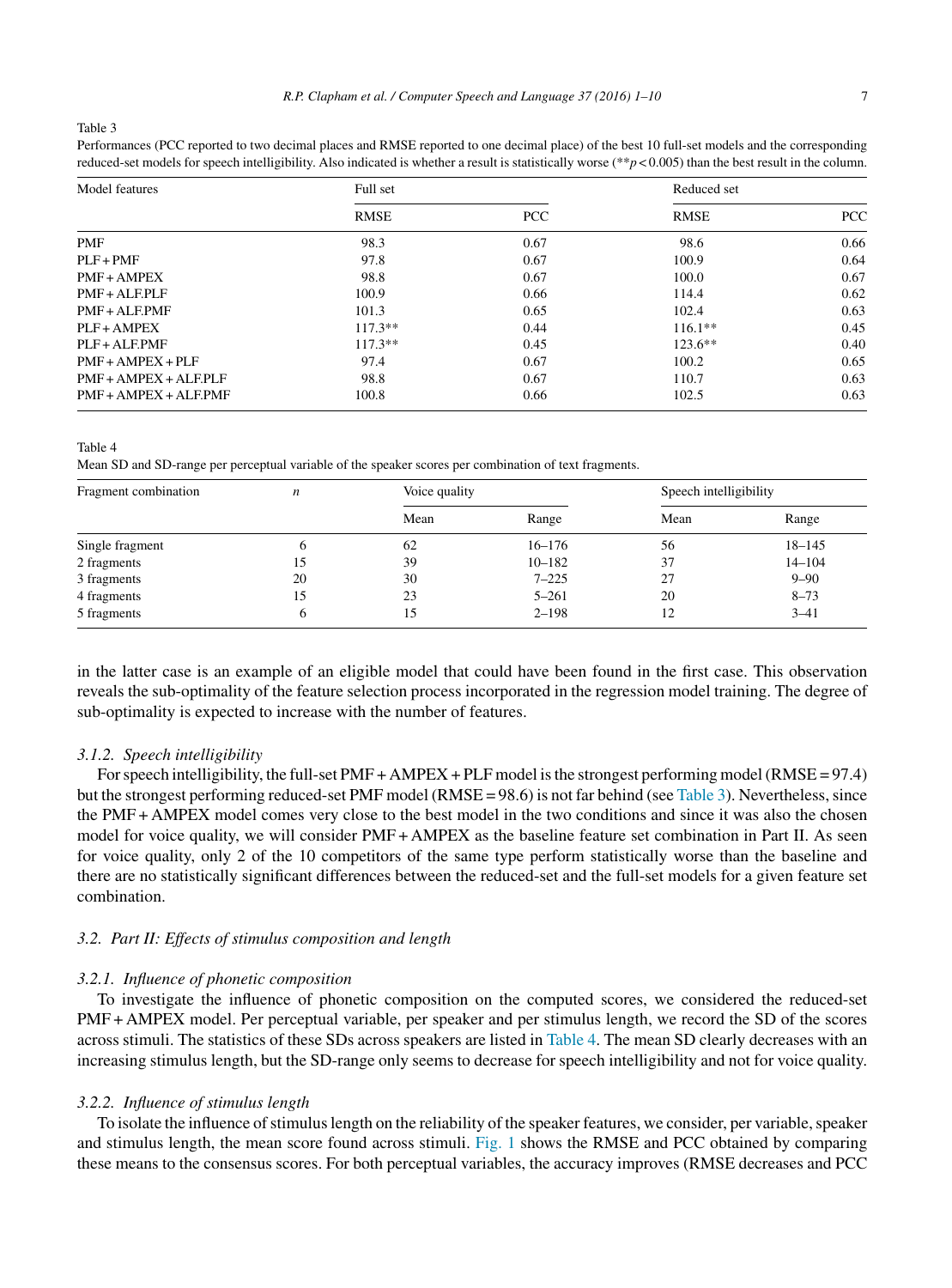<span id="page-8-0"></span>

Fig. 1. Accuracy of the mean score (squares/diamonds) and range (verticle lines) across groups (RMSE and PCC) for voice quality and speech intelligibility as a function of the number of fragment combinations (= text size). For comparison, we include the average RMSE and PCC values for the individual SLPs versus the consensus scores (horizontal lines).

increases) when the test stimulus is longer. The improvement is significant and close to 10% when going from 47 syllables (1 text fragment) to 94 syllables (2 text fragments). The improvement caused by adding a third text fragment is not statistically significant anymore.

We also inspected the speaker scores generated for single text fragments. We found that for both perceptual variables, fragment F4 consistently gave rise to low RMSE and high PCC values (RMSE = 144.7 for voicing and  $RMSE = 106.19$  for speech intelligibility). When two fragments are considered, the best combination is  $F2F4$  for both variables (RMSE = 134 for voice quality and  $RMSE = 96$  for speech intelligibility). It happens that F4 comprises a high number of distinct phonemes and syllables and a number of shorter phrases (Dutch: "... en hielp gedurende vijf dagen mee bij het plakken van banden, het maken van gebroken kettingen, het verzorgen van slaapgelegenheid en het opsporen van verkeerd gereden deelnemers"; English: "... and helped for five days repairing tubes, fixing broken chains, organising accomodation and tracking down lost participants"). From a modeling perspective, high phonetic variety may lead to good model accuracy. From a speaker perspective, shorter phrases may work to the advantage of TE speakers as the syntactic structure allows inhalation at appropriate boundaries. In other words, possible phonetic variety is easier to realize.

#### **4. Discussion**

The first objective of thisstudy wasto investigate if and how assessment models designed to predict human ratings of voice quality and speech intelligibility of tracheoesophageal (TE) speech degrade when less speech material is available for making the predictions. This question addresses the boundary conditions under which current technologies can be applied in clinical practice (cf., the studies by [Clapham](#page-10-0) et [al.,](#page-10-0) [2014,](#page-10-0) [2015;](#page-10-0) [Middag](#page-10-0) et [al.,](#page-10-0) [2014;](#page-10-0) [Mayr](#page-10-0) et [al.,](#page-10-0) [2010;](#page-10-0) [Stelzle](#page-10-0) et [al.,](#page-10-0) [2011;](#page-10-0) [Windrich](#page-10-0) et [al.,](#page-10-0) [2008\).](#page-10-0) The second objective was to check whether ignoring input features that are insufficiently supported by the speech material leads to models that are less sensitive to variations in the phonetic content of that material.

We investigated the second objective first. In fact, if we could show that ignoring input features does not degrade model performance in the case of sufficient speech material, we could restrict the study of the first objective to an analysis of the scores emerging from the best reduced-set model. Based on our earlier conjecture that the observed frequencies of infrequent phonemes of a language may differ significantly between texts of the same length, we investigated whether it is possible to reduce the sensitivity to that source of variation by prohibiting the model training to access speaker features derived from utterances of such infrequent phonemes.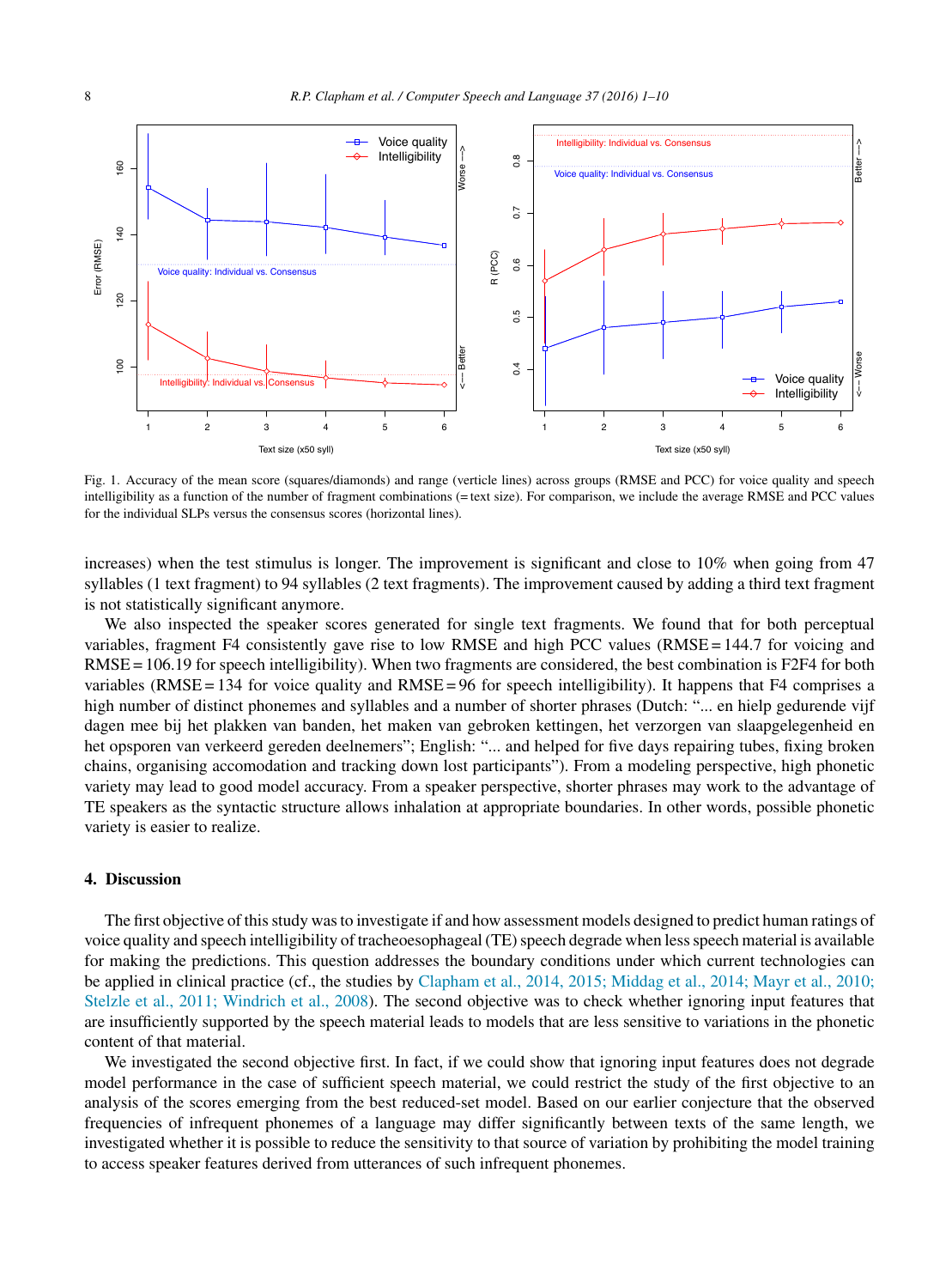

Fig. 2. Mean SD of the speaker scores as a function of the stimulus length (in text fragments). The results for voicing (diamonds) and speech intelligibility (squares) are depicted together with the trend line  $SD = 60/\sqrt{\text{length}}$ .

To begin with, we created five sets of speaker features that can serve as inputs to the envisioned assessment models. Using the different feature sets we then trained assessment models towards consensus ratings of two perceptual variables. Recall that these ratings can take values from 0 to 1000. We trained models that had access to one, two or three feature sets because previous studies ([Clapham](#page-10-0) et [al.,](#page-10-0) [2014;](#page-10-0) [Middag](#page-10-0) et [al.,](#page-10-0) [2014\)](#page-10-0) had shown that combining feature sets generally results in stronger models.

We considered two conditions for the training. In the full-set condition, the models had access to all features of a feature set while in the reduced-set condition, they only had access to features referring to a sound (set) with a sufficiently high frequency of occurrence in Dutch. Note that the linear regression model training automatically determines which and how many eligible features it incorporates. Consequently, the number of model parameters is not necessarily proportional to the number of eligible features.

Comparing corresponding full-set and reduced-set models, led to the conclusion that the performance differences between both model types are not statistically significant. This means that expelling features does not hurt even when the test material (all text fragments of the speaker in this case) is long enough and matched to the length and phonetic content of the training material. In both conditions, the PMF + AMPEX and the PMF + AMPEX + ALF.PLF models attained the best voice quality models. For speech intelligibility, PMF + AMPEX + PLF model was the best (RMSE = 97.4) in the full-set condition whereas in the reduced-set condition, it was the PMF model (RMSE = 98.6). However, for both perceptual variables the best models were not statistically better than most other models. Taking all results into account, we selected the reduced-set models built on the PMF + AMPEX feature set combination as the baseline models for investigating our first objective. Note that the PMF features alone suffice to create good models, but the AMPEX features focusing on voicing and pitch stability do seem to offer a small improvement which is not so surprising given that TE speakers have difficulties in this respect [\(Clapham](#page-10-0) et [al.,](#page-10-0) [2015\).](#page-10-0)

Clearly, we expect that longer test stimuli give rise to more reliable model predictions. To assess how much the phonetic **composition** of the text influences the scores we measured the SD of the scores emerging from different stimuli of a given length provided by the same speaker. To assess how stimulus **length** influences the scores, we compared the mean of these scores with the consensus score for the speaker.

The first result we can derive from [Tables](#page-6-0) 2–[4](#page-7-0) is that for a stimulus length of about 50 syllables, the impact of the phonetic composition is substantial. The mean SD is equal to about 50—60% of the expected error made by the model (compare an SD of 62 to an RMSE of 122.2 and an SD of 56 to an RMSE of 98.8).

Plotting the mean SD against the stimulus length in a log-log-plot (see Fig. 2) reveals that in the beginning, the descent follows the trend that SD is inversely proportional to the square root of the stimulus length (trend line in the figure) whereas it is larger for larger stimulus lengths. As mentioned before, two stimuli composed of multiple text fragments share at least one text fragment. In fact, the longer the stimulus (in fragments) the larger the percentage of text they are sharing and the more the observed SD is an under-estimation of the SD one would have obtained with measurements on independent stimuli of the same length. The latter explains the larger descent for larger stimulus lengths. Taking everything into account, we conjecture as a second result that the impact of the phonetic composition is bound to be inversely proportional to the square root of the number of syllables in the text: it would take 200 syllables to reduce the relative impact to 25–30% of the asymptotic RMSE (obtainable with a very long text).